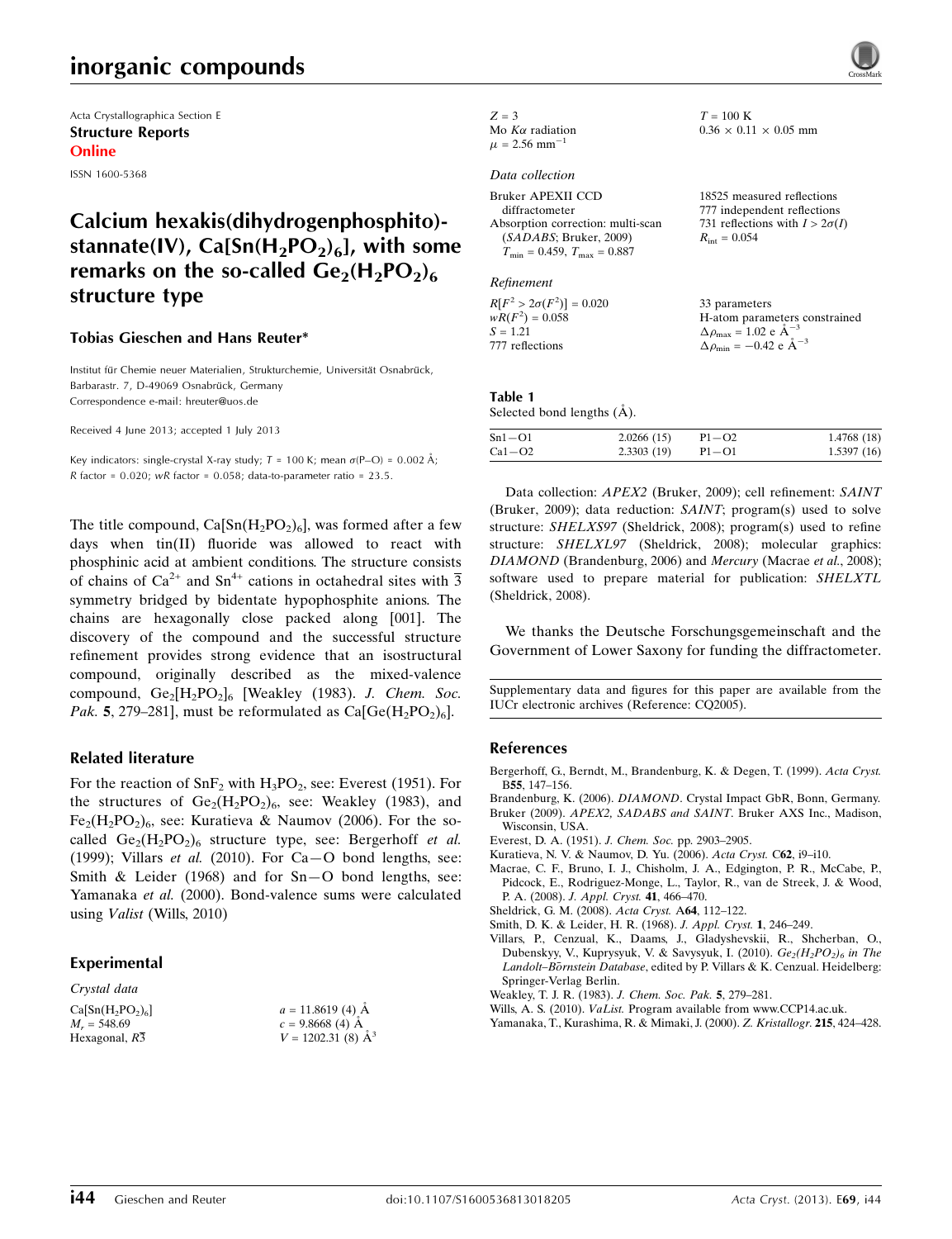# **supporting information**

*Acta Cryst.* (2013). E**69**, i44 [doi:10.1107/S1600536813018205]

# **Calcium hexakis(dihydrogenphosphito)stannate(IV), Ca[Sn(H<sub>2</sub>PO<sub>2</sub>)<sub>6</sub>], with some** remarks on the so-called  $Ge_2(H_2PO_2)_6$  structure type

## **Tobias Gieschen and Hans Reuter**

#### **S1. Comment**

The title compound, Ca[Sn(H<sub>2</sub>PO<sub>2</sub>)<sub>6</sub>], was obtained by chance in the course of the reaction of tin(II)-fluoride, SnF<sub>2</sub>, with phosphinic acid,  $H_3PO_2$ . According to Everest (1951), a similar reaction of  $SnCl_2$  with phosphinic acid resulted in the formation of several compounds including mixed chloride hypophosphates of tin(II). In order to simplify the reaction conditions, we studied the reaction in air using small amounts of the reactants and followed the reaction progress by optical microscopy. After a few minutes,  $SnF<sub>2</sub>$  starts to dissolve, accompanied by the growth of clusters of short colourless needles of  $Sn(H_2PO_2)_2.H_2O$  at the surface of the undissolved solid. Within the clear solvent phase around the remaining solid, some large discrete colourless crystals of  $\alpha$ -Sn(H<sub>2</sub>PO<sub>2</sub>)<sub>2</sub> appeared after about 90 minutes while thick discrete shapeless lumps of *β*-Sn(H<sub>2</sub>PO<sub>2</sub>)<sub>2</sub> were formed after one day. A day later, a few new crystals had formed within the clear solution with a slightly rounded, rhombohedral shape (Fig.1) that was totally different from the crystal shapes of the compounds formed before. Although the crystals were strongly fixed to the glassware, we were able to isolate a single crystal suitable for X-ray measurements. The unexpected formula  $Ca[Sn(H_2PO_2)_6]$  resulted from the structure refinement, indicating that the reaction medium, possibly containing HF formed during the reaction, must have attacked the glassware to generate  $Ca^{2+}$  ions and that tin(II) must have been oxidized to tin(IV), presumably by oxygen from air. Bond-valence sums for the tin (4.32) and calcium (2.08) sites, calculated using Valist (Wills, 2010), are in good agreement with the oxidation states of +IV and +II for the respective metal atoms.

The asymmetric unit (Fig. 2) of the title compound consists of 1/6 formula unit with tin and calcium on special positions (3, Wyckoff letter *a* for Sn, and *b* for Ca) linked *via* one hypophosphite ion in a general position. The hypophosphite ion has distorted tetrahedral geometry with an O—P—O angle of 116.1 (1)° and P—O bond lengths which differ by 0.063Å. The shorter P—O bond  $(P$ —O2, 1.477 (2) Å] connects to the calcium ion and the longer one  $(P$ —O1, 1.540 (2) Å) to the tin(IV) ion.

Because of the high site symmetry of both metal atoms, their coordination polyhedra, formed by six oxygen atoms, are very regular. The six equal Sn—O bond lengths of 2.027 (2) Å are a little bit shorter than the corresponding bonds in SnO2 [mean value: 2.055 (2), octahedral coordination] (Yamanaka *et al.*, 2000) as are the six equal Ca—O bond lengths of 2.330 (2) Å in comparison with the corresponding bonds in CaO [2.406 Å, octahedral coordination] (Smith & Leider, 1968). Angle distortions of the octahedra in the present compound are about  $\pm 1.5^\circ$  at tin, and  $\pm 1.1^\circ$  at calcium.

Because both metal atoms are situated on the same threefold rotation axis, they are arranged in linear chains along the [001] direction, resulting in strands that are perfectly hexagonal closed packed (Fig. 3). Interchain interactions are restricted to van der Waals′ ones.

The title compound is isostructural with  $Fe<sub>2</sub>(H<sub>2</sub>PO<sub>2</sub>)<sub>3</sub>$  (Kuratieva & Naumov, 2006) and  $Ge<sub>2</sub>(H<sub>2</sub>PO<sub>2</sub>)<sub>6</sub>$  (Weakley, 1983), the latter compound being the prototype of the so-called " $Ge_2(H_2PO_2)_6$ " structure type (Bergerhoff *et al.*, 1999; Villars *et*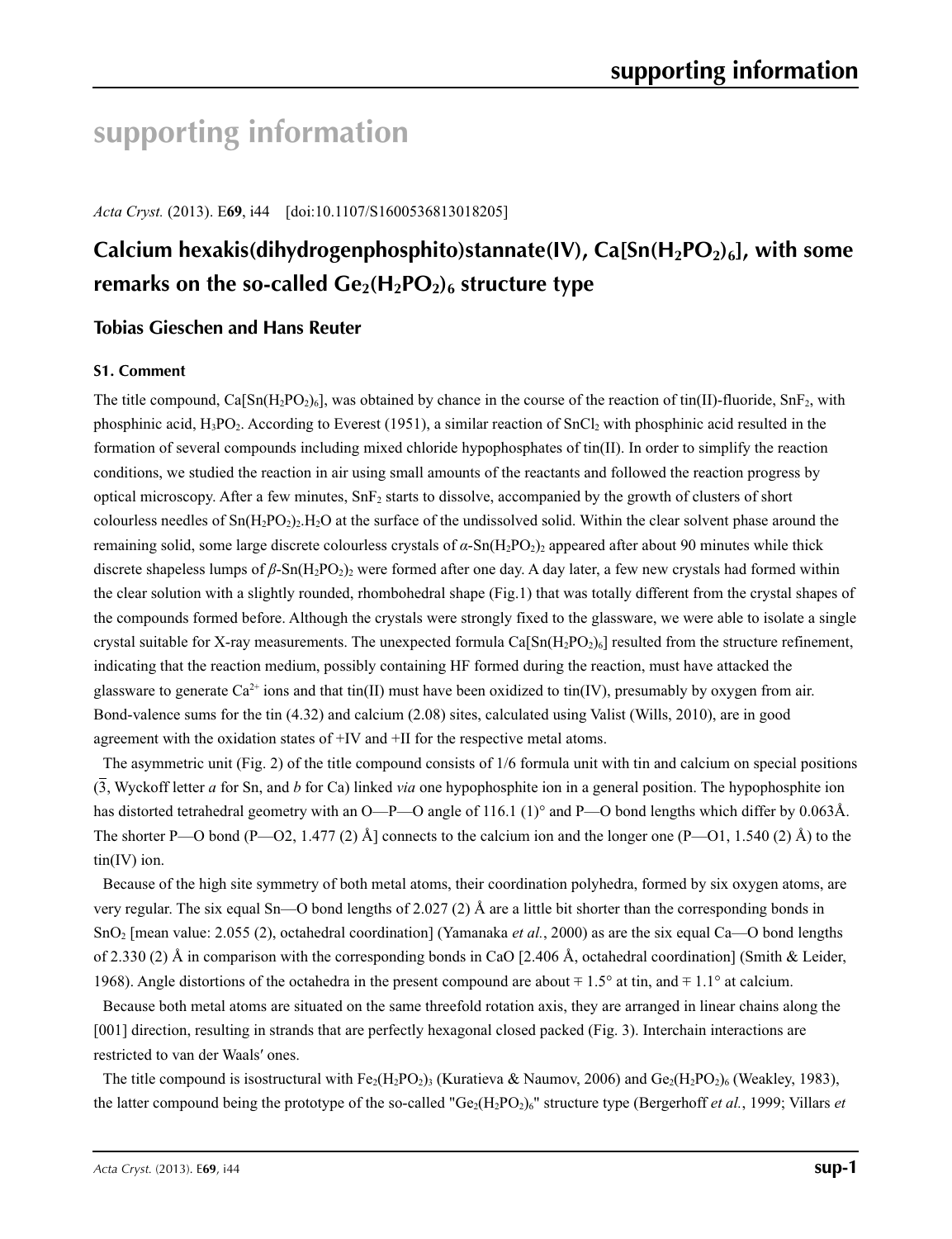$aL$ , 2010). In Fe<sub>2</sub>(H<sub>2</sub>PO<sub>2</sub>)<sub>3</sub>, both Fe ions are in the same oxidation state,  $+III$ , with very similar coordination parameters for both, whereas the later should be a mixed-valence germanium compound with the Ge ions in oxidation states +II and +IV. In the latter case, the bond lengths for both Ge ions are different: 1.869 (8) Å for Ge(IV) and 2.322 (9) Å for Ge(II). In contrast to the situation in other Ge(II) compounds, where the lone pair of electrons are sterically active giving rise to a strongly distorted coordination behaviour, the coordination polyhedron of the Ge(II) in  $Ge_2(H_2PO_2)_6$  is a very regular octahedron with bond angles ranging from 88.2 (3)° to 91.8 (3)°. The unexpected stereochemical behaviour of this Ge(II) ion in the title compound, and the observation that the Ge(II)—O bond lengths are nearly identical (at 2.322 (9) Å) to those of Ca—O (at 2.330 (2) Å), lead us to suggest that the assignment of this atom site as Ge(II) must be incorrect and should be Ca(II) instead. Some further hints resulting from chemical and crystallographical information strengthen the suggestion that  $Ge_2(H_2PO_2)_6$  is better described as  $Ca[Ge(H_2PO_2)_6]$ . For example, as in case of the title compound, the formation of  $Ge(H_2PO_2)_6$  was not the result of a rational synthesis, but was formed as a minor product during the reaction of a dihalide of germanium with phosphinic acid. Furthermore, the anisotropic thermal displacement factors of the atom assigned to  $Ge(II)$  are much higher than those of  $Ge(IV)$  (Fig. 4) indicating that the electron density at this site must be significantly lower than for  $Ge(II)$ . It would be interesting to recalculate the structure using  $Ca(II)$  instead of  $Ge(II)$  in order to verify this suggestion and to lower the high *R*-value (9.3%), but no intensity data are deposited, unfortunately.

#### **S2. Experimental**

About 100 milligram of solid tin(II)-fluoride (Sigma-Aldrich) were placed on a petri dish and covered by a few drops of phosphinic acid (50%, Sigma-Aldrich). No special precautions were taken to exclude air. The progress of dissolution and crystal formation was followed by optical microscopy. A few crystals of the title compound were formed after some days within the clear solution. All attempts to prepare the compound in a larger quantity in order to perform elemental analysis have so far been unsuccessful. A suitable single crystal was mounted on a 50  $\mu$ m MicroMesh MiTeGen Micromount™ using Fromblin Y perfluoropolyether (LVAC 16/6, Aldrich).

#### **S3. Refinement**

Because the composition of the title compound was unknown, structure solution started using the formula of a mixed fluoride hypophosphate of tin(II). From Direct Methods, a tin atom on a special position as well as a  $PO<sub>2</sub>$  fragment on a general position could be determined unambiguously. The identification of another atom on a second special position was much more difficult. Several tests using different elements during the structure refinement were unsuccessful but convinced us that the tin atom must be in oxidation state +IV (and not +II as first assumed ) with an additional divalent cation at the second special position to counterbalance the negative charge of the  $[H_2PO_2]$  ions. In fact, placing a tin(II) atom on the position in question improved the structure refinement to some extent, but the large isotropic displacement parameter indicated that electron density at this site should be much smaller. Further tests with other divalent cations instead of tin(II) gave the best result in case of  $Ca^{2+}$ .

At this stage of refinement H-atoms could be localized in difference Fourier synthesis. Their positions were refined with respect to a P—H distance of 1.39 Å before they were fixed and allowed to ride on the phosphorus atom with a common isotropic displacement factor.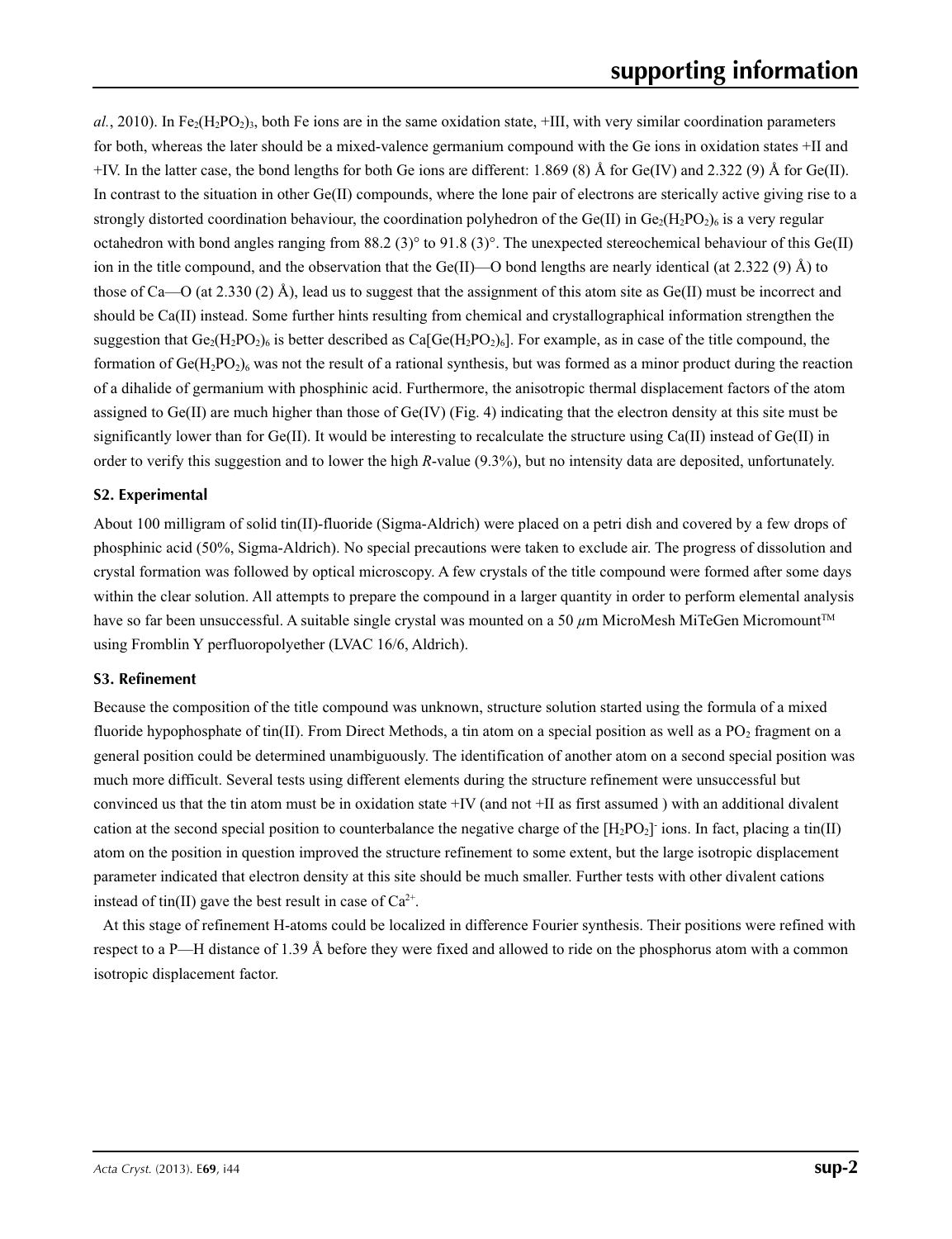

### **Figure 1**

The crystal of  $Ca[SnH<sub>2</sub>PO<sub>2</sub>)<sub>6</sub>$ ] used for X-ray diffraction measurements showing the crystal shape typical of the title compound.



#### **Figure 2**

Ball-and-stick model of the asymmetric unit of the title compound with the atomic numbering scheme used. With the exception of the hydrogen atoms, which are shown as spheres with a common isotropic radius, all other atoms are represented as thermal displacement ellipsoids shown at the 50% probability level. Additional bonds from Ca and Sn to oxygen are shown as shortened sticks and the positions of the threefold rotation axis, *C*3, and inversion centers, *i*, are also indicated.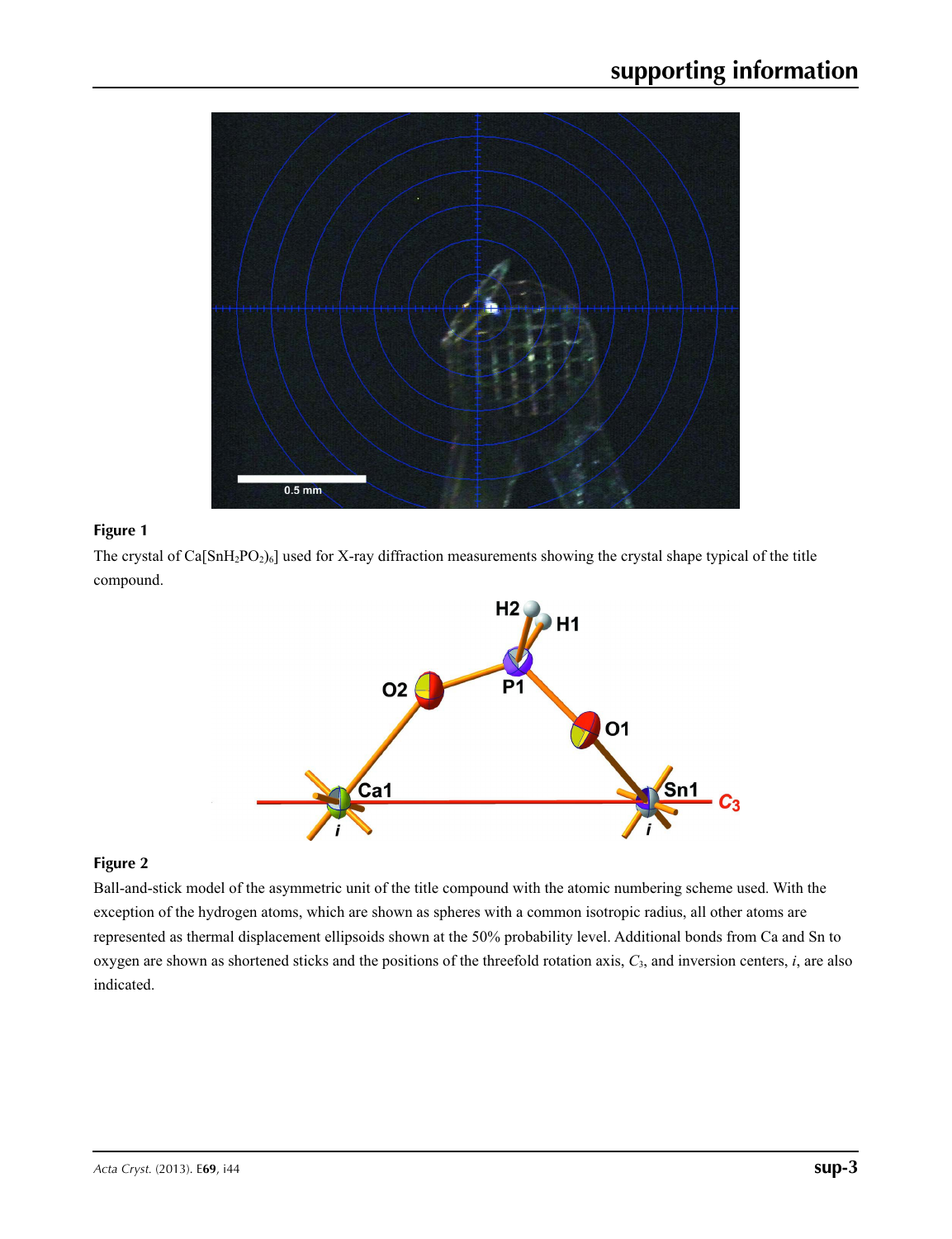

## **Figure 3**

Packing diagram looking down the *c* axis of the crystal structure of Ca[Sn(H<sub>2</sub>PO<sub>2</sub>)<sub>6</sub>] (below) constructed from hexagonal close packing of the linear chains along [001](above).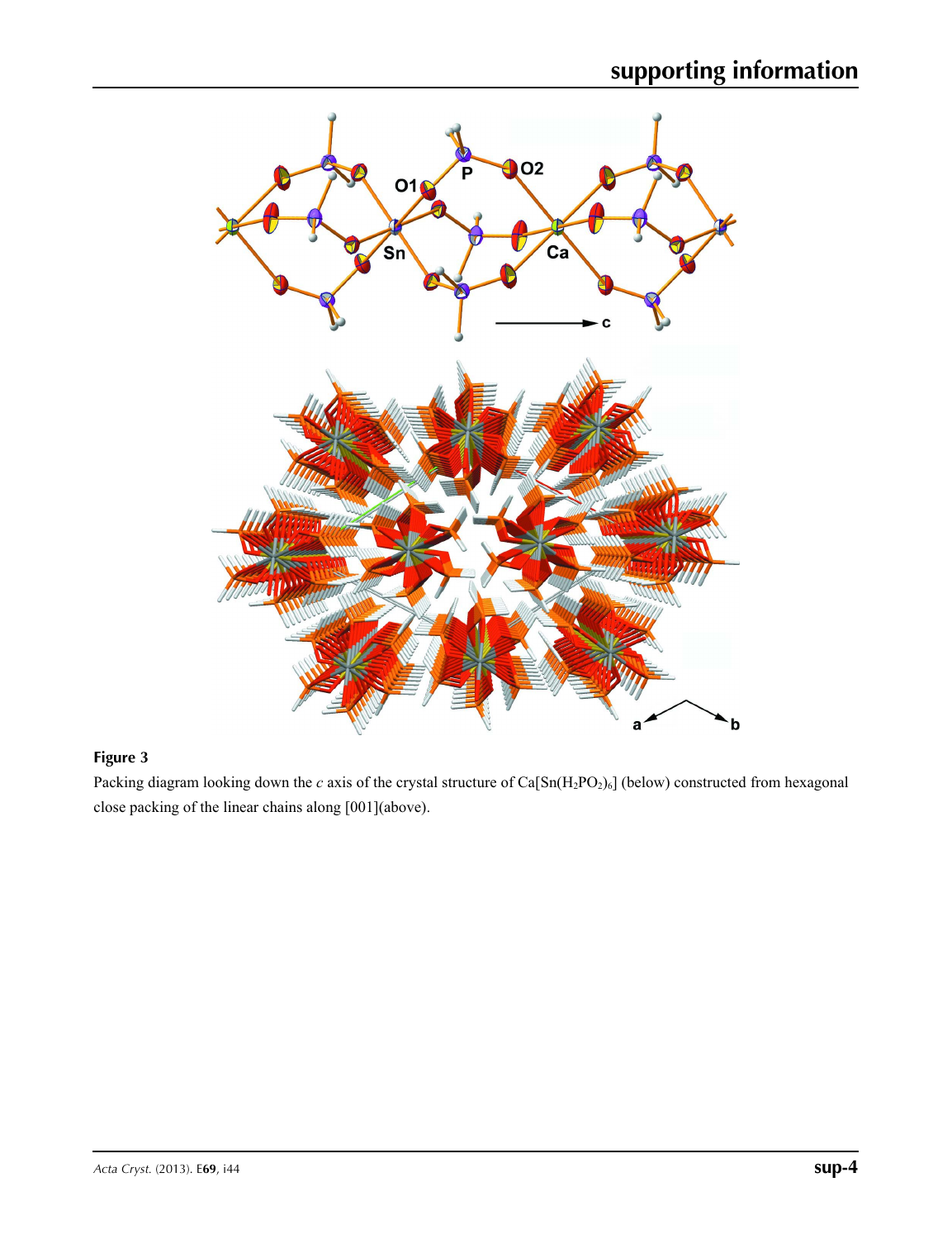

#### **Figure 4**

Ball-and-stick model of the asymmetric unit of " $Ge_2(H_2PO_2)_6$ " as derived from deposited data (ICSD-37318). All atoms are represented as thermal displacement ellipsoids shown at the 50% probability level. The positions of the hydrogen atoms were not determined.

## Calcium hexakis(dihydrogenphosphito)stannate(IV), Ca[Sn(H<sub>2</sub>PO<sub>2</sub>)<sub>6</sub>], with some remarks on the so-called Ge<sub>2</sub>(H<sub>2</sub>PO<sub>2</sub>)<sub>6</sub> structure type

*Crystal data*

 $Ca[Sn(H<sub>2</sub>PO<sub>2</sub>)<sub>6</sub>]$  $M_r = 548.69$ Hexagonal, *R*3 Hall symbol: -R 3  $a = 11.8619(4)$  Å  $c = 9.8668$  (4) Å  $V = 1202.31(8)$  Å<sup>3</sup>  $Z = 3$  $F(000) = 804$ 

*Data collection*

Bruker APEXII CCD diffractometer Radiation source: fine-focus sealed tube Graphite monochromator *φ* and *ω* scans Absorption correction: multi-scan (*SADABS*; Bruker, 2009)  $T_{\text{min}} = 0.459$ ,  $T_{\text{max}} = 0.887$ 

### *Refinement*

Refinement on *F*<sup>2</sup> Least-squares matrix: full  $R[F^2 > 2\sigma(F^2)] = 0.020$  $wR(F^2) = 0.058$  $S = 1.21$ 777 reflections

 $D_x = 2.273$  Mg m<sup>-3</sup> Mo *Kα* radiation,  $\lambda = 0.71073$  Å Cell parameters from 6570 reflections  $\theta$  = 2.9–30.0°  $\mu$  = 2.56 mm<sup>-1</sup>  $T = 100 \text{ K}$ Needle, colourless  $0.36 \times 0.11 \times 0.05$  mm

18525 measured reflections 777 independent reflections 731 reflections with  $I > 2\sigma(I)$  $R_{\text{int}} = 0.054$  $\theta_{\text{max}} = 30.0^{\circ}, \theta_{\text{min}} = 3.4^{\circ}$  $h = -16 \rightarrow 16$  $k = -16 \rightarrow 16$ *l* = −13→13

33 parameters 0 restraints Primary atom site location: structure-invariant direct methods Secondary atom site location: difference Fourier map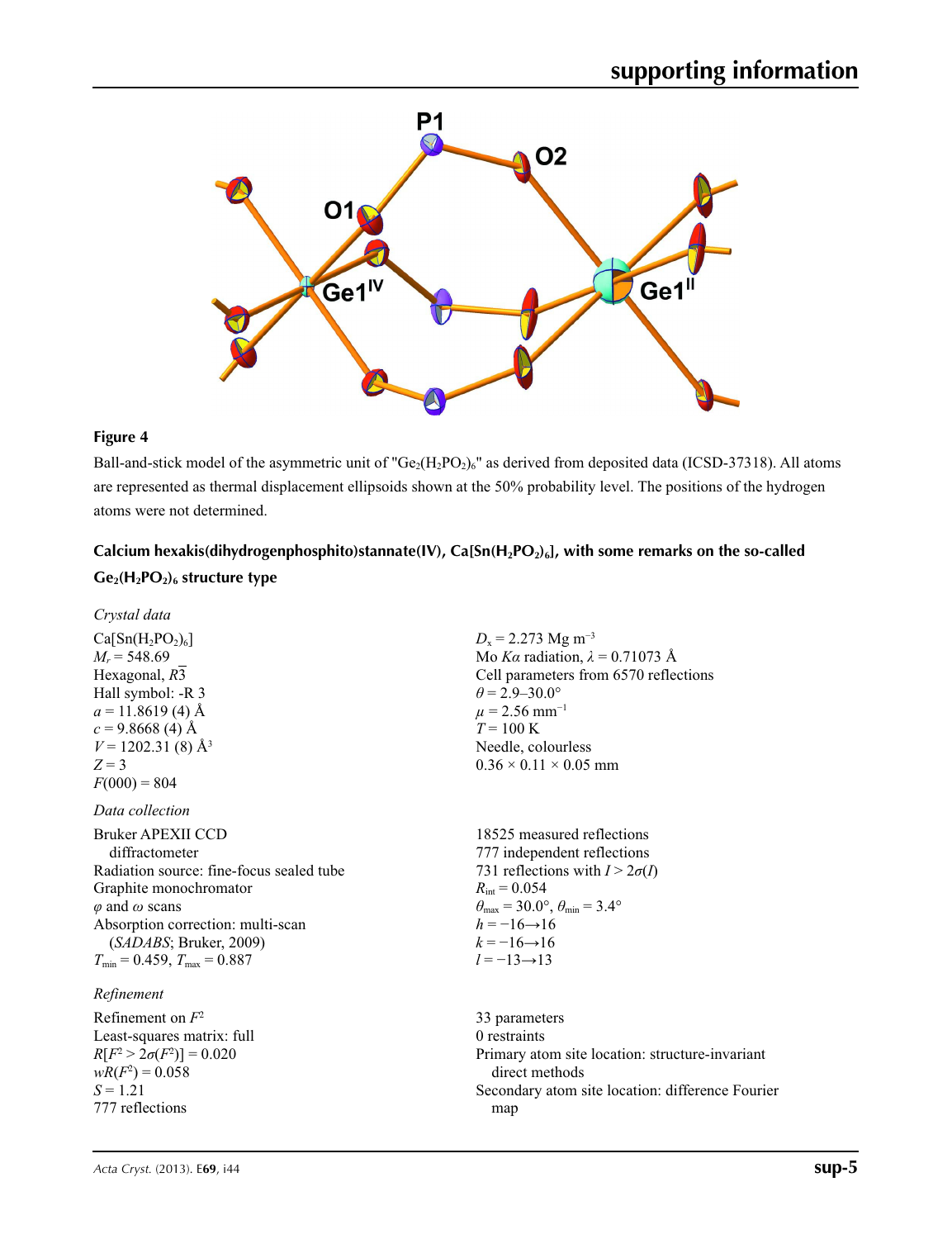| Hydrogen site location: inferred from | $w = 1/[\sigma^2(F_0^2) + (0.0229P)^2 + 3.9531P]$        |
|---------------------------------------|----------------------------------------------------------|
| neighbouring sites                    | where $P = (F_0^2 + 2F_c^2)/3$                           |
| H-atom parameters constrained         | $(\Delta/\sigma)_{\text{max}} = 0.001$                   |
|                                       | $\Delta\rho_{\rm max} = 1.02 \text{ e } \text{\AA}^{-3}$ |
|                                       | $\Delta\rho_{\rm min} = -0.42 \text{ e A}^{-3}$          |

#### *Special details*

**Geometry**. All e.s.d.'s (except the e.s.d. in the dihedral angle between two l.s. planes) are estimated using the full covariance matrix. The cell e.s.d.'s are taken into account individually in the estimation of e.s.d.'s in distances, angles and torsion angles; correlations between e.s.d.'s in cell parameters are only used when they are defined by crystal symmetry. An approximate (isotropic) treatment of cell e.s.d.'s is used for estimating e.s.d.'s involving l.s. planes. **Refinement**. Refinement of  $F^2$  against ALL reflections. The weighted R-factor wR and goodness of fit *S* are based on  $F^2$ , conventional *R*-factors *R* are based on *F*, with *F* set to zero for negative  $F^2$ . The threshold expression of  $F^2 > \sigma(F^2)$  is used only for calculating *R*-factors(gt) *etc*. and is not relevant to the choice of reflections for refinement. *R*-factors based on *F*<sup>2</sup> are statistically about twice as large as those based on *F*, and *R*- factors based on ALL data will be even larger.

| Fractional atomic coordinates and isotropic or equivalent isotropic displacement parameters $(\hat{A}^2)$ |  |  |
|-----------------------------------------------------------------------------------------------------------|--|--|
|                                                                                                           |  |  |

|                | $\mathcal{X}$ |             | Ζ           | $U_{\rm iso}$ */ $U_{\rm eq}$ |  |
|----------------|---------------|-------------|-------------|-------------------------------|--|
| Sn1            | 1.0000        | 1.0000      | 0.0000      | 0.01807(11)                   |  |
| Ca1            | 1.0000        | 1.0000      | 0.5000      | 0.0192(2)                     |  |
| P <sub>1</sub> | 0.78540(5)    | 0.97330(6)  | 0.22095(6)  | 0.02205(14)                   |  |
| H1             | 0.7214        | 0.8488      | 0.1657      | $0.040(6)$ *                  |  |
| H <sub>2</sub> | 0.7073        | 1.0296      | 0.2122      | $0.040(6)$ *                  |  |
| O <sub>1</sub> | 0.89193(16)   | 1.05182(16) | 0.11547(15) | 0.0244(3)                     |  |
| O <sub>2</sub> | 0.82943(19)   | 0.9728(2)   | 0.36084(18) | 0.0408(5)                     |  |
|                |               |             |             |                               |  |

*Atomic displacement parameters (Å2 )*

|                | I/11        | $L^{p_2}$   | $I^{\beta 3}$ | I/I <sup>2</sup> | $I/I^3$     | $I^{23}$  |
|----------------|-------------|-------------|---------------|------------------|-------------|-----------|
| Sn1            | 0.02121(13) | 0.02121(13) | 0.01179(16)   | 0.01061(7)       | 0.000       | 0.000     |
| Ca1            | 0.0229(3)   | 0.0229(3)   | 0.0117(4)     | 0.01146(15)      | 0.000       | 0.000     |
| P <sub>1</sub> | 0.0205(3)   | 0.0291(3)   | 0.0184(3)     | 0.0138(2)        | 0.00185(19) | 0.0010(2) |
| O <sub>1</sub> | 0.0300(8)   | 0.0253(8)   | 0.0196(7)     | 0.0150(7)        | 0.0060(6)   | 0.0019(6) |
| O <sub>2</sub> | 0.0325(10)  | 0.0739(15)  | 0.0187(8)     | 0.0286(10)       | 0.0021(7)   | 0.0070(8) |

*Geometric parameters (Å, º)*

| $Sn1 - O1i$                             | 2.0265(15) | $Ca1 - O2ii$                                | 2.3302(19) |  |
|-----------------------------------------|------------|---------------------------------------------|------------|--|
| $Sn1 - O1ii$                            | 2.0265(15) | $Ca1 - O2$ <sup>viii</sup>                  | 2.3302(19) |  |
| $Sn1 - O1$ <sup>iii</sup>               | 2.0266(16) | $Ca1 - O2iv$                                | 2.3302(19) |  |
| $Sn1 - O1iv$                            | 2.0266(16) | $Ca1 - O2$                                  | 2.3303(19) |  |
| $Sn1 - O1$                              | 2.0266(15) | $P1 - O2$                                   | 1.4768(18) |  |
| $Sn1 - O1$ <sup>v</sup>                 | 2.0266(16) | $P1 - O1$                                   | 1.5397(16) |  |
| $Ca1 - O2$ <sup>vi</sup>                | 2.3302(19) | $P1 - H1$                                   | 1.3900     |  |
| $Ca1 - O2$ <sup>vii</sup>               | 2.3302(19) | $P1 - H2$                                   | 1.3900     |  |
| $O1^i$ —Sn $1$ — $O1^{ii}$              | 180.0      | $O2$ <sup>vii</sup> —Ca1—O2 <sup>viii</sup> | 88.81 (7)  |  |
| $O1^{\text{i}}$ -Sn1- $O1^{\text{iii}}$ | 91.49(6)   | $O2ii$ -Ca1- $O2viii$                       | 91.19(7)   |  |
| $O1^{ii} - Sn1 - O1^{iii}$              | 88.51 (6)  | $O2^{vi}$ - $Ca1$ - $O2^{iv}$               | 91.19(7)   |  |
|                                         |            |                                             |            |  |